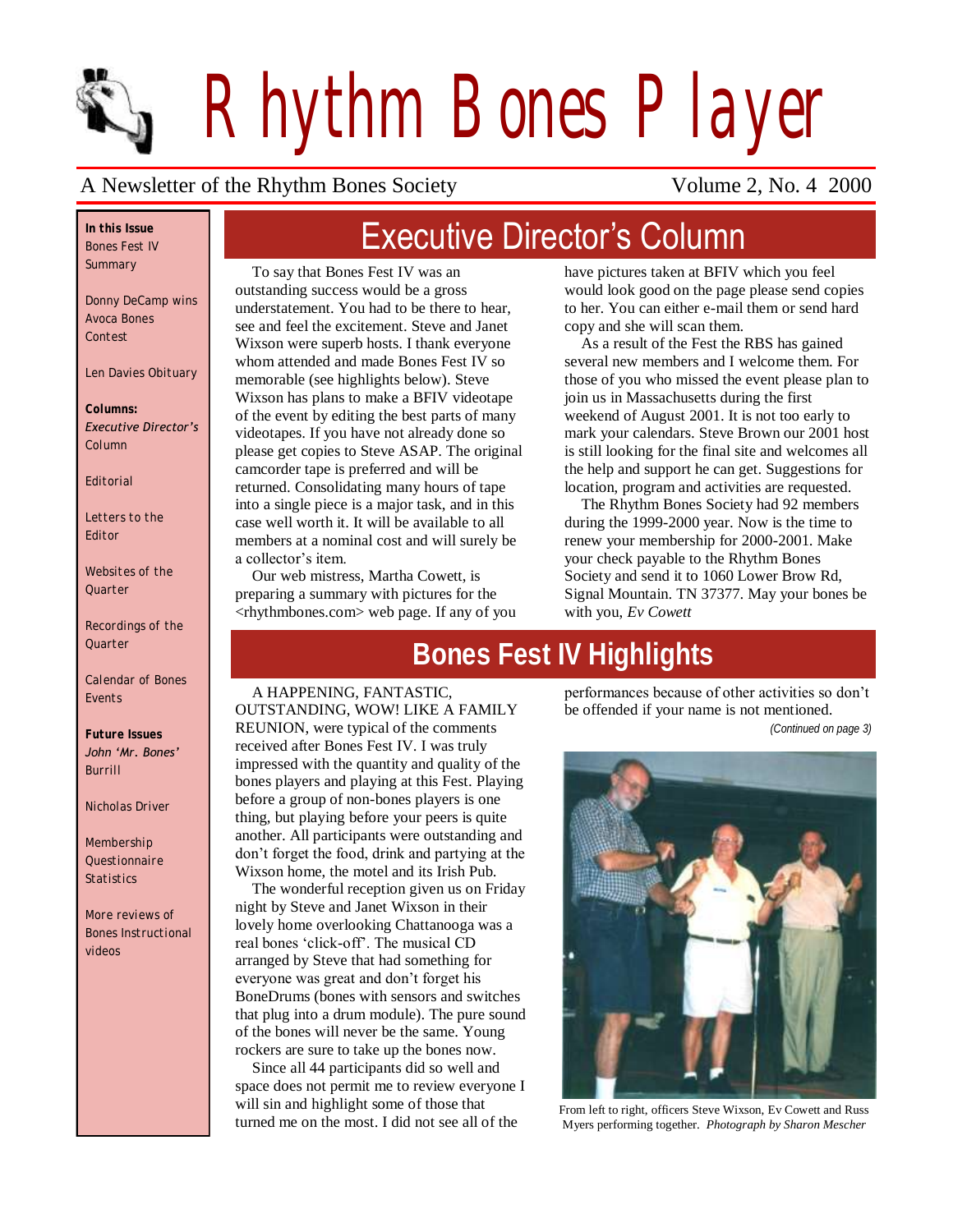## Editorial

Happy anniversary Rhythm Bones Society and Rhythm Bones Player. As measured by the quality of bones playing at Bone Fest IV, it has been a good year.

I thank you for your kind response to the newsletter during its first year. Vol 1, No 1 highlighted Bone Fest III and the 24 year old bones contest at Avoca, Iowa. Vol 2, No 1 paid a tribute to Percy Danforth whose playing and instructional video lead many of you into bones playing. Vol 2, No 2 on Ted Goon told the story of how Ted's success as Mr. Goon-Bones resulted from developing a new style of bones playing for the popular music of his time. And Vol 2, No 3 told the story of Irish player Paddy Murphy and the importance of having 'spot-on' timing.

I hope these stories have influenced your bones playing. They have influence mine. Those of you who saw me play at Bone Fest III and then at Bone Fest IV have seen me progress from a one-handed to twohanded bones player with an experimental style. I have been fortunate to have access to all of the instructional videos on bone playing that are being reviewed for the newsletters. My goal for the coming year is to play 'spot-on' which means downloading a metronome program and practicing the fundamentals

## **Letters to the Editor**

I was delighted by your wonderful article on my father, Ted Goon-Mr. Goon-Bones, in your Newsletter, Volume 2, No.2. I am sure he, too, was thrilled.

The article brought back fond memories of some of my childhood experiences: my dad and his musical group rehearsing in our home; the bones performance my dad put on at a high school variety show with some of my high school classmates and me playing the bones with him; and my job as shipping clerk to fill orders for bones when I was in college and he and my mom were traveling and performing at schools throughout the

western U.S. in the late 50s and early  $60s$ 

I would like you and your colleagues in the Rhythm Bones Society to know that Ted Goon, in addition to being, I think, the best bones player who ever lived, is a wonderful man and a terrific father. Thank you so much for featuring him in your recent newsletter and giving him some pleasant flashbacks, too.

I would love to get extra copies of the Newsletter to share with my children and my father's grandchildren. They, too, love him dearly and would delight in reading about his experiences as a bones player. *Bob Goon*

Ev, What a great time I had meeting your family and all my newfound "bone brothers"! Thanks for all your efforts getting us together. Last night I had two hours in the car to try all the new bones I picked up and was in hog heaven. I really feel like I met long lost relatives. I've got tons of ideas swimming around in my head after seeing Spike, Jerry, Bart, Barry and others. Looking

## Website of the Quarter

**www.tinfoil.com/cm-9707.htm#0867.**  This website is dedicated to the preservation of early recorded sounds. They have a CD titled Vaudeville & Minstrelsy with several minstrel tracks. You can download a 1904 wax cylinder recording by the Georgia Minstrels.

## Davies Obituary

Len Davies,"The Bonesman" from England passed away in July. He was in his late 70's. Len played the bones since he was 5. A retired plastic engineer, he played across Europe, North Africa, and America. He made his own laminated plastic bones which had an excellent sound. He appeared on the English version of the TV show, 'Whats My Line'. He played on recordings by The Trunkles, Michael Roach, and Geraint Watkins. See his picture at www.fyldefolk.freeserve.co.uk/ fyldefolk/l.html. *Steve Brown*

#### *Rhythm Bones Player*

Rhythm Bones Society Volume 2, No. 4 Fourth Quarter 2000

**Editor** Steve Wixson wixson@chattanooga.net

**Executive Director** Everett Cowett evcow@aol.com

**Web Site Coordinator** Martha Cowett mcowett@mindspring.com

**Board of Directors** Steve Brown Sally Carroll Everett Cowett, Executive Director Mel Mercier Jerry Mescher Russ Myers, Assistant Director Steve Wixson, Secretary/Treasurer

 The Rhythm Bones Player is published quarterly by the Rhythm Bones Society. Nonmember subscriptions are \$10 for one year; RBS members receive the Player as part of their dues.

 The Rhythm Bones Player welcomes letters to the Editor and articles on any aspect of bones playing. All material submitted for consideration is subject to editing and condensation.

Rhythm Bones Central web site: rhythmbones.com/

## Bones Calendar

**August 2001.** Bones Fest V, Boston area. Details in next newsletter.**September 1, 2001.** 26th Annual Bones and Spoons Contest at Avoca, IA. Contact Board Member Jerry Mescher (smescher@netins.net).

## Recorded Bones Music

Member Mel Mercier has made several recordings. His bodhran and bones playing with pianist Micheal O Suilleabhain is delightful (The Dolphin's Way, CDVE1, tracks 1, 4 & 8, and Casadh/Turning, CDVE904, tracks 1, 3, and 5. Venture Records, c/o Virgin Records, Hensal House, 553/579 Harrow Road, London, W10).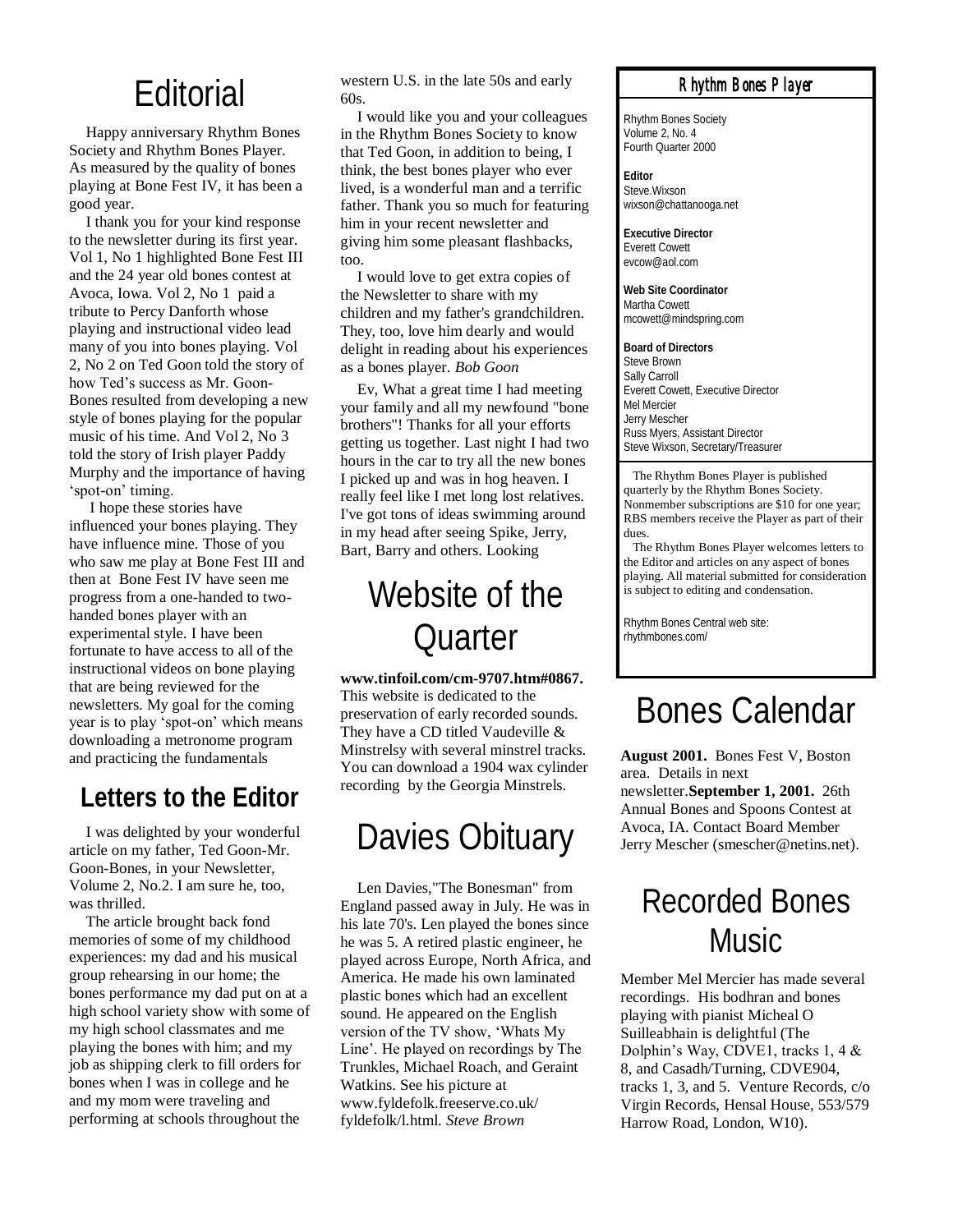Many of you were involved in the bones jamming sessions, but were not overlooked.

Al Cowett (Greensboro, NC) our MC arranged the Saturday program on the spot and held it all together. Dan Cowett (Greensboro, NC) handled our CD's, tapes and sound system. We thank them.

Steve Wixson playing in public with both hands for the first time was a shocker. What a year of practice can do. And what about that number *Tiger Rag* by Mr. Goon-Bones. He challenged us to play it better than he did, but I am not sure any of us did. *Spike Bones* Muhrer (Columbia, MO) will be remembered for his Riverboat performance and Bones 2000 light show with vegetarian bones. Jerry *Dr Bones* Barnett (West Des Moines, IA) was great with cowboy songs, 'The Old Chasm Trail' in particular and I liked Bill Vits (Grand Rapids, MI) for what he did with Sweet Georgia Brown and a whistling audience participating. And don't forget Jim Runner's (Spring Mills, PA) bones sounds, Russ Myer's (Brightwood, VA) 'Hot Time in the Old Town' and Dave *Black Bart* Boyles (Cedarburg, WI) wild performance playing to 'Hilarity' rag time music.

Everyone was impressed by our octogenarians Joe Birl's (Philadelphia, PA) Sousa marches, Matteo (NY, NY) on castanets, Vivian Cox (Shelbyville, IN) playing Rag time, and Ida May Schmich (St Louis, MO) dancing and playing everything. If you want to stay young play the bones.

A highlight was the video of Jerry Mescher (Halbur, IA) and his dad on the Ted Mack Amateur Hour in 1961 followed by his sister Bernie Worrell (Miami, FL) and Jerry doing a duet which was historical, great fun. John Cahill (Jonesboro, GA) in his top hat doing several old-time numbers got everyone's attention, fast and strong. Mel Mercier (Cork, Ireland) playing to Irish pipes and flute with Bodhran and bones,

Walt Watkins (Arlington, TX) with Rag time, Tom Cowett (Richmond, VA) Latin beat, Mike Ballard (San Diego, CA) Celtic, Gil

Hibben (La Grange, KY) 'Night in Barcelona', Sally Carroll and Steve Brown's Celtic selections, John Cowett's (Wilmington, NC) Rag timecountry, Ann Hoffman's (St Louis, MO) Cajun Spice, John Davis who started the day off and David and Alice Kimber's (Skiatook, OK) spiritual selections for bones were also memorable. The Cowett family, Ev, Al, Tom, Martha and John enjoyed playing to Dan's 'Bonesgrass' music arrangement. *(Continued from page 1 - Bones Fest Highlights)* Hibben (La Grange, KY) 'Night in<br>Many of you were involved in the Barcelona', Sally Carroll and Steve BOAI'd Of DILECTOLS

> Another highlight was the appearance of Barry *Bones* Patton (Winfield, KN) from the *flat pickin* capital of the world doing what he does best. A great young boner, very clean, with speed left over.

The most fun however was the spontaneous boning and jam sessions. Every one got into the act and with the help from several local musicians, namely Don Sarrell, Rufus Elliott and Randy Minor who played the spoons and bones.

Martha Cowett, our web page mistress, was able to obtain resumes and pictures from many bones players for the Bones Players of Today section of Rhythmbones.com. Keep sending her resumes, pictures and updates and she will add them to the page as time permits.

The Rhythm Bones Society met following the Saturday daytime program and reelected the entire slate of officers and board members to

*(Continued on page 4)*

### **Decamp Wins Avoca Bones Contest**

Donnie Decamp won the 25th Annual Bones and Spoons Contest at the National Old-Time Music Festival and Contests in Avoca, IA. Four RBS members attended the contest held on September 2nd. Donnie has a flamboyant style with great arm movement, and gets paid for playing the bones. He is a occasional performer at Silver Dollar City in Branson, MO and Six Flags over Texas in Arlington, TX. There is a cash prize at the Avoca event. Next year will have at least one other RBS member competing (your editor).

# Meeting Minutes

The meeting of the Board of Directors was called to order at 4:20 pm on September 22, 2000 at the home of Steve Wixson with all members present.

The minutes of the initial membership and Board meetings were read and approved. The Treasurer's report was incomplete due to outstanding BFIV expenses, but showed that RBS broke even for the year. (Note: the Treasurer's Report is now complete and was mailed to all Board Members. Members may request a copy.)

The Board served as a nominating committee, and all members wished to continue serving to provide continuity for year 2. This slate will be presented to the membership with a request for nominations from the floor.

Steve Brown made a proposal to host Bones Fest V in the Boston area in early August. August will be an experiment, but best fits Steve's schedule and maybe the weather. Motion was made and approved.

The newsletter was discussed and will have four issues in 2000-1. There was a request for historical articles.

The Board recognized the outstanding job that Martha Cowett has done with the website.

Motion was made to study the feasibility of a RBS educational series of CDs covering the recorded history of bones playing. The motion was approved and a report will be prepared for Bones Fest V.

Motion was made to create the Frank Brower Meritorious Service Award to be awarded to individuals making significant contributions to the Rhythm Bones Society. Frank Brower was the first of the minstrel bones players. Motion was approved.

Motion was made to give the Board the authority to remove inappropriate content from the website. The specific complaint was a link to a blackface minstrel page. Motion was approved.

Respectfully Submitted, Steve Wixson, Secretary